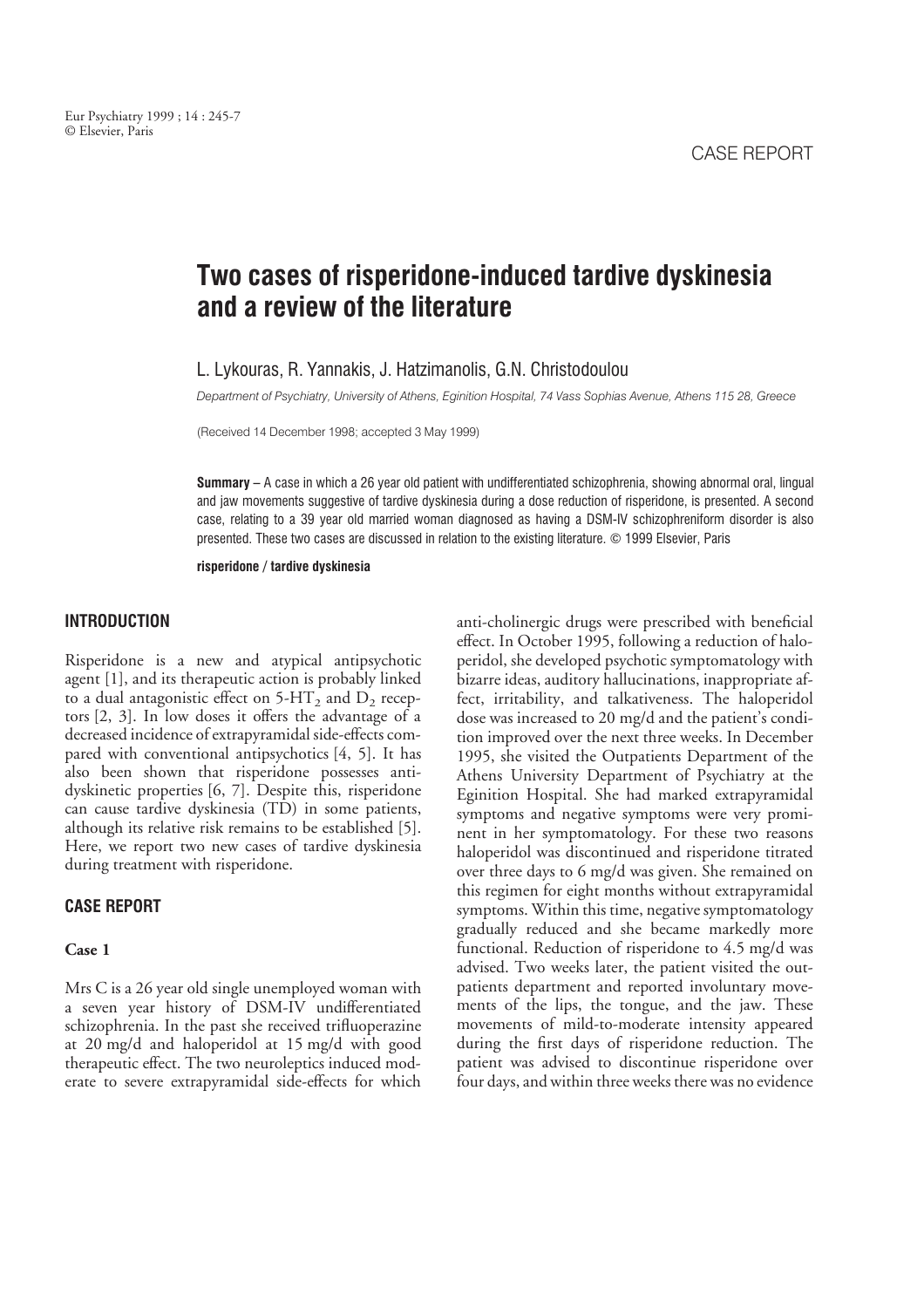of neurological symptomatology. Computerized axial tomography scans showed no abnormalities.

#### **Case 2**

P.M., a 39 year old married female blue-collar worker was described as sociable, active, and pleasant. One year before visiting the outpatients department she developed delusional ideas of influence, auditory hallucinations, tension, and insomnia and insisted that she could read other people's minds. She came to believe that her employer had put a spell on her. She was diagnosed as having a DSM-IV schizophreniform disorder. She was hospitalized for 20 days, during which period haloperidol at 40 mg/d, thioridazine at 400 mg/d, and biperiden at 6 mg/d were administered with a beneficial effect. She remained on this regimen for eight months before the psychiatrist she visited discontinued all medication and put her on risperidone at 6 mg/d. Approximately three months following the initiation of risperidone she developed involuntary movements of the lips, the tongue, and the jaw with marked difficulty in her speech. She was then advised to reduce the risperidone dose to 3 mg daily. By the second week, improvement in the involuntary movements was observed for the first time. By the fourth week the movements were markedly diminished, and by the eighth week they had disappeared completely. On follow-up two months later, the patient remained asymptomatic with respect to both her psychotic symptoms and her abnormal movements. She was kept on risperidone at 3 mg/d.

### **DISCUSSION**

There are ten reports in the literature (six men, four women; nine adults, one adolescent) of patients who developed tardive dyskinesia while taking risperidone [8-17]. In four of these cases the dose was low, ranging from 1 mg to 4 mg daily, and in all four cases fluoxetine  $(n = 3)$  and paroxetine  $(n = 1)$  were administered concurrently with risperidone. These drugs have been implicated along with the other SSRIs in the exacerbation of motor symptoms when given in combination with antipsychotics [18]. In the case of our patient, risperidone was given as monotherapy and the dose was as high as 6 mg/d, as was the case with three of the patients reported previously.

Tardive dyskinesia has been associated with the longterm use of classical antipsychotics, although a definite relationship has not been established [19]. In addition to our case 1, a long history of exposure to conventional antipsychotics has been reported in six out of the ten cases in the literature. It is to be noted that these patients had no evidence of tardive dyskinesia before the introduction of risperidone. Sensitization of the dopamine receptors by conventional antipsychotics should be considered as a contributor to the development of tardive dyskinesia. However, this could not be the case with our case 2 who had only eight months of exposure to antipsychotics. Other risk factors in these two patients include female gender and extrapyramidal side-effects [20].

In the case of both patients, the movement disorders began less than one year after starting risperidone treatment, and this is in keeping with five other patients reported in the literature. Two of these patients were elderly and the other three were young, as in the cases reported here. However, all of the patients met the diagnostic criterion of the American Psychiatric Association task force [21], which requires at least three months of total cumulative antipsychotic exposure. Previous authors have proposed the term 'early onset dyskinesia' for these cases [15].

The abnormal movements of tardive dyskinesia often appear when the patients have their dosage of antipsychotic medication decreased or discontinued. Dyskinesias with this pattern of abnormal movements have been referred to as withdrawal-emergent dyskinesias, and it has been noted that they remit spontaneously in a few weeks or months [22]. This was the case with the first case reported above, and with another patient reported by Sakkas et al. [16], but not in the case reported by Anand and Dewan [9]. Contrary to this, our case 2 was a patient who manifested dyskinetic movements while on a steady dose of risperidone for over three months. Reduction of risperidone was associated with a marked improvement of involuntary movements. How did this improvement occur? One could consider the possibility that improvement was in fact a spontaneous phenomenon, unrelated to the reduction of risperidone.

According to Gutierrez-Esteinou and Grebb [23], the risk of tardive dyskinesia in patients receiving risperidone is 0.3% per treatment year, compared to an annual incidence of 5–10% in patients taking conventional antipsychotics. Clearly the association of tardive dyskinesia with risperidone is infrequent. However, this possibility should not be disregarded, particularly in patients exposed to long-term neuroleptic treatment.